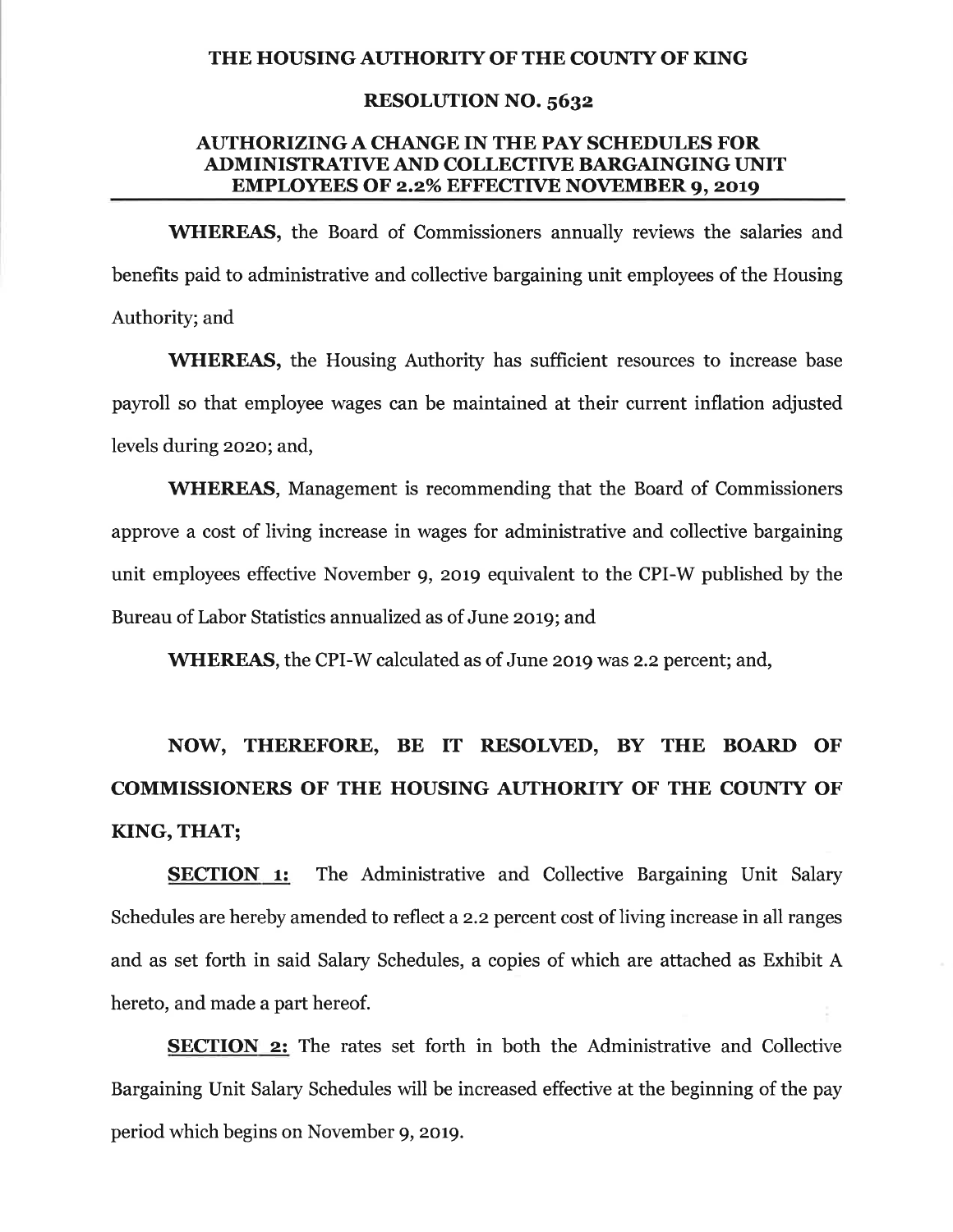# ADOPTED BY THE BOARD OF COMMISSIONERS OF THE HOUSING AUTHORITY OF THE COUNTY OF KING AT A SPECIAL MEETING THEREOF THIS 14th DAY OF OCTOBER, 2019.

### THE HOUSING AUTHORITY OF THE **COUNTY OF KING, WASHINGTON**

Douglas J. Barnes, Chair **Board of Commissioners** 

STEPHEN J. NORMAN Secretary